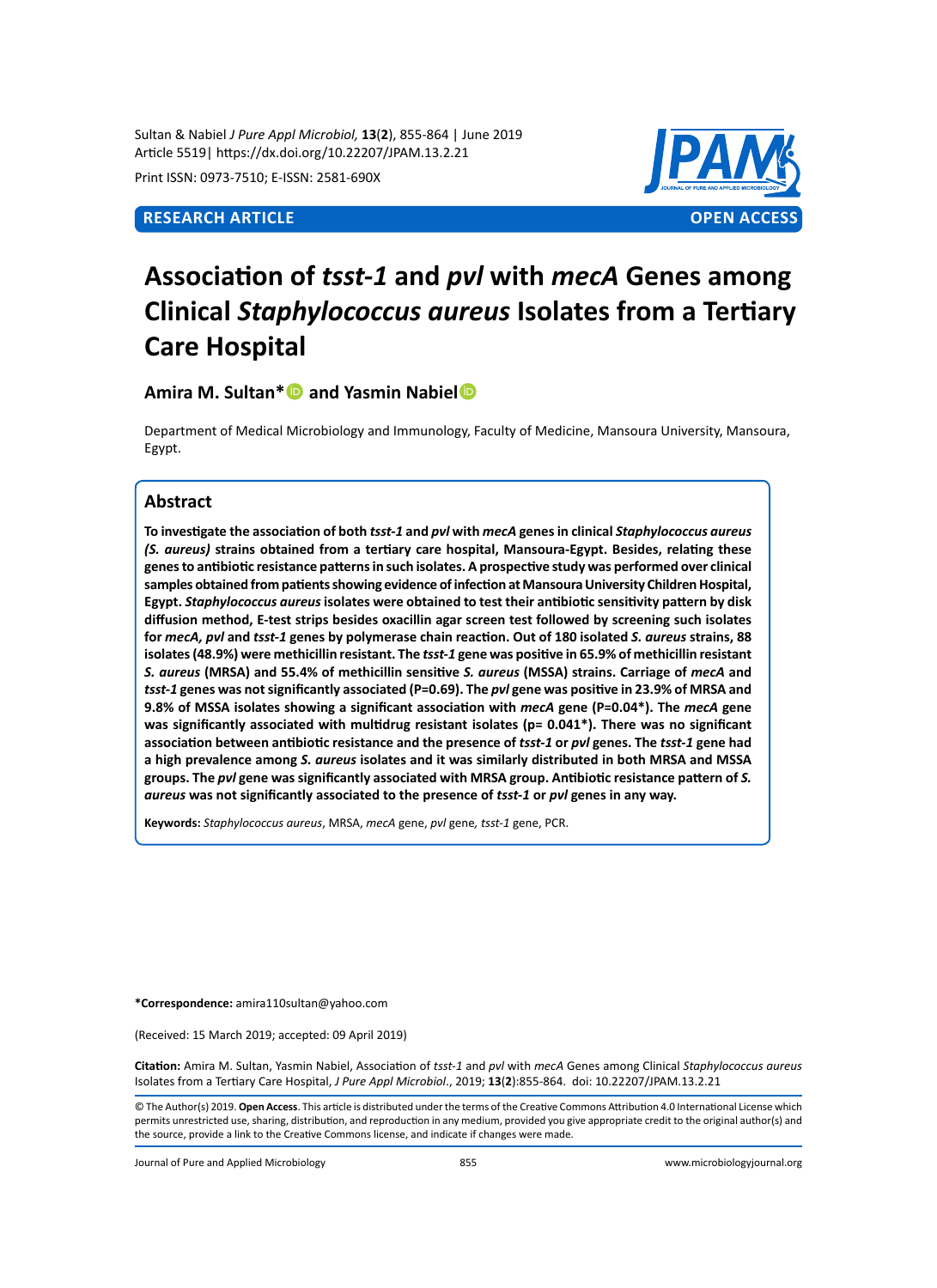#### **INTRODUCTION**

*Staphylococcus aureus (S. aureus)* is a major bacterial human pathogen held responsible for both community-acquired as well as hospitalacquired related infections<sup>1</sup>, that might cause a wide variety of clinical manifestations including sepsis, respiratory tract, surgical site and urinary tract infections<sup>2</sup> . *Staphylococcus aureus* infection remains a tough challenge to manage due to the emergence of multi-drug resistant strains that led to drag its clinical importance under the spot light over the past decades<sup>3</sup>. Methicillin resistant *S. aureus* (MRSA) strains show resistance to a large group of beta-lactam antibiotics including penicillins and cephalosporins<sup>4</sup>. The MRSA strains produce an altered penicillin-binding protein-2, referred to as PBP2a encoded by *mecA* gene5 , such protein has more resistance to beta-lactam antibiotics when compared to the original PBP2<sup>6</sup>.

Many virulence factors are responsible for the unique pathogenicity of *S. aureus* such as toxins, enzymes and adhesion factors. The toxins produced by *S. aureus* include Panton-Valentine leukocidin (PVL), hemolysin, toxic shock syndrome toxin-1 (TSST-1), exfoliative toxins and staphylococcal enterotoxins<sup>7</sup>. The PVL is a pore forming leukotoxinen coded into by *pvl* gene and has the ability to target and kill host leukocytes through perforation of plasma membrane together with intracellular organelle membranes. The PVL producing *S. aureus* strains can cause various infections ranging from as simple as infections of skin and soft tissue up to serious life endangering conditions such as severe necrotic pneumonia8,9.

Nevertheless, another toxin known as TSST-1 encoded by *tsst-1* gene is also produced by *S. aureus* strains<sup>10</sup>, and its expression can lead to an acute life threatening toxic shock syndrome (TSS) that can present itself with rash, fever and multi-organ dysfunction $11$ . A strong relation was found between the TSS and tampon use by women due to toxin released by colonizing *S. aureus* strains in the vagina. However, the TSS can also occur in other different conditions such as surgical site complications, skin and respiratory tract infections $12$ . Having said that, the secretion of TSST-1 into blood also increases the rate of TSS-like neonatal exanthematous lesion, sudden infant death syndrome and Kawasaki syndrome in pediatric age group<sup>11</sup>. The improper timing of prescribing the necessary antimicrobial treatment for patients with TSS may lead to fatal shock within hours after the onset of clinical presentations<sup>12</sup>. Therefore, to improve the outcome of such patients it is extremely important to have sufficient data about the *tsst-1* gene prevalence and its relation to antibiotic susceptibility pattern.

In literature, many studies have reported an alarming increase in the MRSA strains positive for *tsst-1* and *pvl* genes<sup>7,13</sup>. Similarly, previous studies conducted in Egypt detected *tsst-1*  and pvl genes among MRSA strains<sup>14,15</sup>. Toxins encoded by *tsst-1* and *pvl* genes can cause severe infections such as TSS and necrotic pneumonia. Treatment of such infections is even more challenging when caused by MRSA because of the *mecA* gene- associated antimicrobial resistance. Therefore, investigating the prevalence of these toxins-encoding genes among MRSA isolates in different geographical locations is necessary for proper treatment and control of these infections. Moreover, these data will enable us to set up a proper antibiotic policy to improve the outcome of these cases. In our study, we investigated the association of both *tsst-1* and *pvl* with *mecA* genes among clinical *S. aureus* isolates obtained from a tertiary health care center, Mansoura-Egypt. In addition, the relation of these genes to antibiotic resistance patterns was evaluated.

#### **MATERIALS and METHODS**

This prospective study was undertaken at the Medical Microbiology and Immunology Department, Faculty of Medicine, Mansoura University-Egypt. The protocol was revised and proved to be fulfilling ethical criteria by our institutional review board.

### **Sample Collection**

Various clinical samples were collected from inpatients and outpatients showing evidence of infection at Mansoura University Children Hospital, Mansoura-Egypt from January to October 2018. Suggestive signs and symptoms differed according to the site of infection such as fever, dysuria, suprapubic tenderness, dyspnea, tachypnea, purulent sputum, wound pain or tenderness, purulent wound drainage, purulent eye secretions, etc. Samples included blood, urine, endotracheal aspirates, wound drainages, sputum, eye secretions and abscesses. Enrolled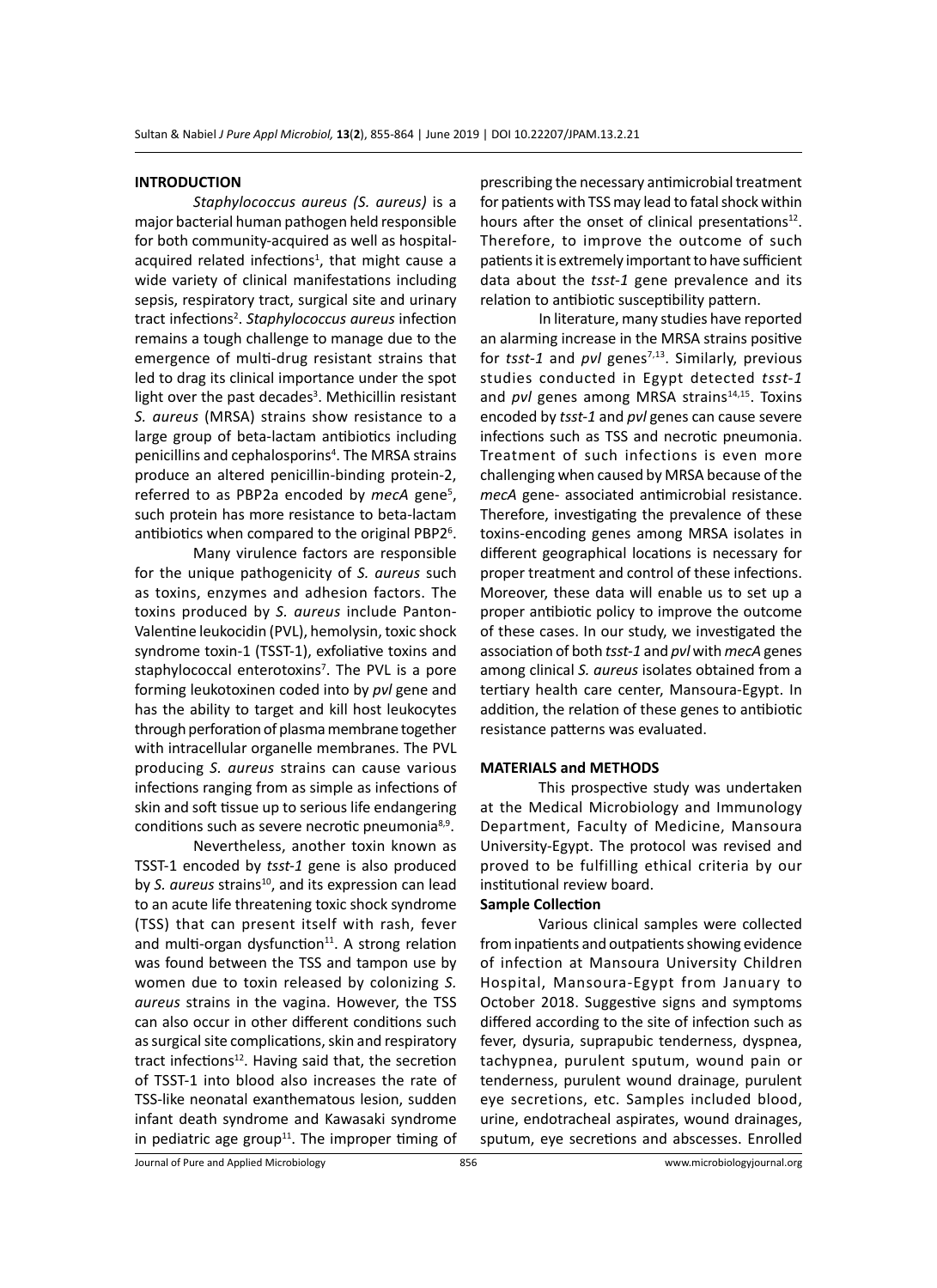samples were sent to the Medical Microbiology and Immunology laboratory for processing. **Microbiological Processing**

All samples were processed by standard microbiological techniques. Resulting *S. aureus*  isolates were fully identified by colonial morphology, Gram-staining and biochemical testing including catalase, coagulase and mannitol fermentation. API Staph (bioMerieux, France) was also performed in order to confirm the identification of *S. aureus* isolates.

#### **Antimicrobial Susceptibility Testing**

Antimicrobial susceptibility pattern of *S. aureus* isolates was tested by disk diffusion method on Mueller-Hinton agar (MHA) using the following antibiotic disks (Oxoid, UK): penicillin (10 units), cefazolin (30mg), ciprofloxacin (5mg), erythromycin (15mg), clindamycin (2mg), Trimethoprimsulfamethoxazole (1.25/23.75mg), gentamicin (10mg), linezolid (30mg) and tetracycline (30mg). Disk diffusion procedure was carried out according to the guidelines of clinical and laboratory standard institute (CLSI)<sup>16</sup>. Determination of the minimum inhibitory concentration for vancomycin was achieved by E-test strips (bioMerieux, France) on MHA plates following the manufacturer's guidelines. The breakpoints for resistance as implemented by the CLSI were used for results interpretation $16$ .

# **Detection of Methicillin Resistance**

Methicillin resistance in previously identified *S. aureus* isolates was phenotypically detected by cefoxitin disk diffusion and oxacillin agar screen tests following the CLSI guidelines. Cefoxitin disk diffusion test was conducted by standard disk diffusion procedure using cefoxitin (30mg) as a surrogate for oxacillin<sup>16</sup>. As recommended by the CLSI, oxacillin agar screen test was conducted using MHA containing 4% NaCl and 6mg/mL oxacillin. A half McFarland suspension was prepared from the *S. aureus*  isolates. Then, a sterile swab was dipped in the prepared bacterial suspension. After expressing the excess liquid, an entire quadrant of the MHA plate was streaked to be incubated at 35°C for 24 hours and then examined with transmitted light. Growth of > 1 colony on this culture medium indicated methicillin resistance16. *Staphylococcus aureus* ATCC 29213 was used as negative control (methicillin sensitive) while *S. aureus* ATCC 33591 was used as a positive control (methicillin resistant). Isolates were then kept in tryptic soy broth supplemented by 30% glycerol at -70°C until further molecular testing. Being resistant to at least 3 or more antibiotic classes in addition to beta-lactams, define multidrug resistance $17$ .

#### **DNA Extraction and Polymerase Chain Reaction**

Extraction of Genomic DNA was conducted by using an available commercial Qia -AmpDNA Mini Kit (QIAGEN-UK) through applying the manufacturer's guidelines. For detection of *mecA, pvl* and *tsst-1* genes among the isolated *S. aureus* strains, polymerase chain reaction (PCR) was performed using specific primers as shown in Table 1<sup>18</sup>. The PCR was performed in a final 50mL volume reaction containing Taq PCR Master Mix (QIAGEN-UK), template DNA and specific primers.

PCR identification of the *mecA* gene was performed with the thermo-cycling conditions set at 5 min at 94°C for initial denaturation, followed by 40 amplification cycles: 94°C for 30s, 57°C for 45 s, 72°C for 30 s then final extension at 72°C for 5 min 18. Multiplex PCR for detection of *pvl* and *tsst-1*  genes was performed with the following cycling settings: 5 min at 94°C for initial denaturation followed by 40 cycles of amplification of successive

| Gene   | Primer | Sequence<br>$(5' \rightarrow 3')$ | Product<br>size (bp) |  |
|--------|--------|-----------------------------------|----------------------|--|
| mecA   | F      | AGAAGATGGTATGTGGAAGTTAG           | 583                  |  |
|        | R      | ATGTATGTGCGATTGTATTGC             |                      |  |
| pvl    | F      | <b>GGAAACATTTATTCTGGCTATAC</b>    | 502                  |  |
|        | R      | CTGGATTGAAGTTACCTCTGG             |                      |  |
| tsst-1 | F      | <b>TTATCGTAAGCCCTTTGTTG</b>       | 398                  |  |
|        | R      | TAAAGGTAGTTCTATTGGAGTAGG          |                      |  |
|        |        |                                   |                      |  |

|  |  | Table 1. Primers used in the study |  |  |  |  |
|--|--|------------------------------------|--|--|--|--|
|--|--|------------------------------------|--|--|--|--|

Journal of Pure and Applied Microbiology 857 www.microbiologyjournal.org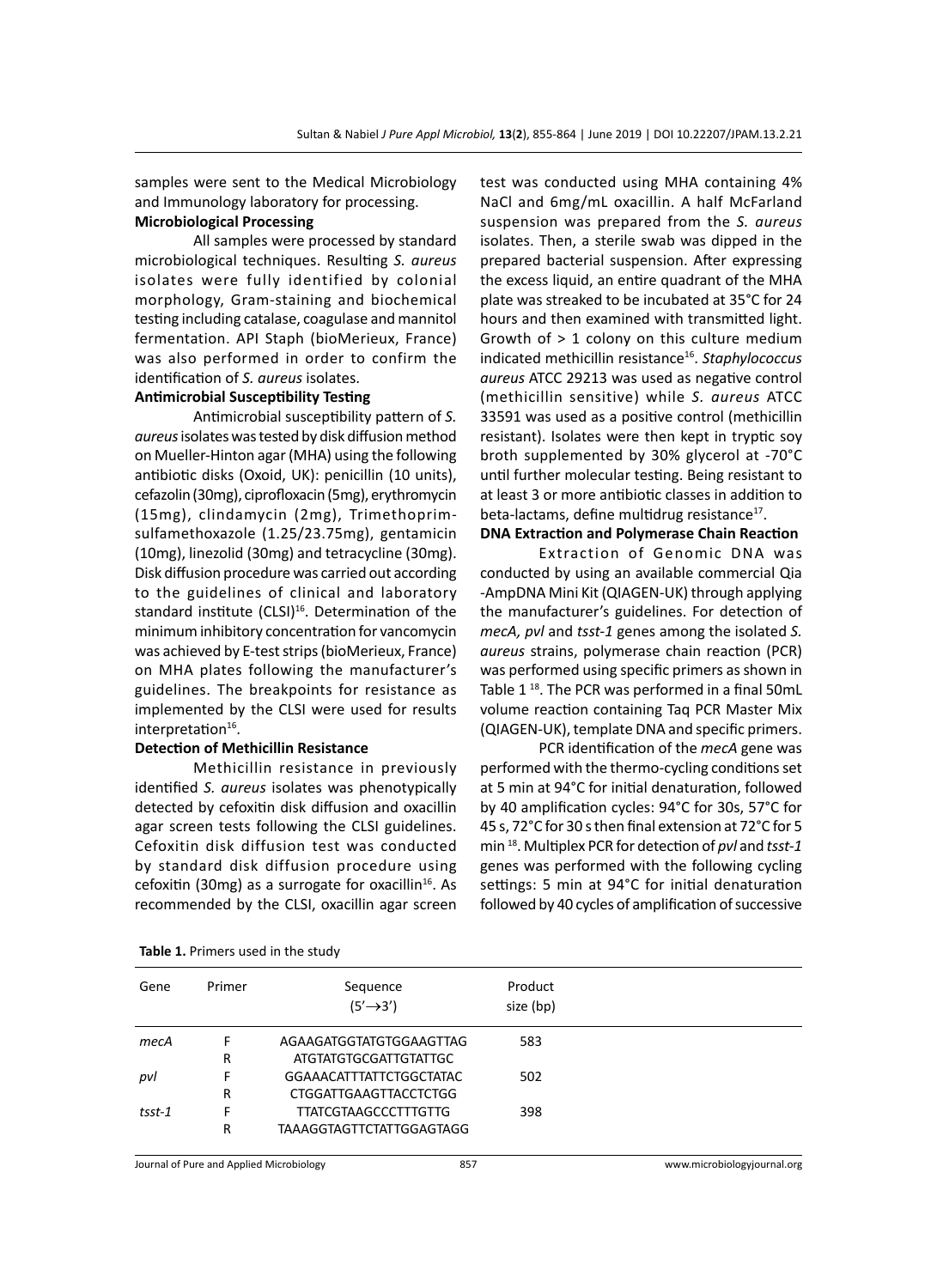steps at 94°C for 40 s, 60°C for 40 s and 72°C for 1 min with a final extension at 72°C for 5 min 18. To determine the presence of the desired genes, PCR products were visualized by electrophoresis in agarose gel stained with ethidium bromide followed by UV lights examination. Reference strains of *S. aureus* ATCC 33591, *S. aureus* ATCC 49775 and *S. aureus* ATCC BAA-2094 were used as positive control for *mecA, pvl* and *tsst-*1 genes respectively while distilled water was used as the negative control.

#### **Statistical Analysis**

Chi-square test was applied to compare variables and the results were presented as percentages (%). When P value was <0.05 the difference was statistically significant. We used SPSS 22 for Windows (SPSS Inc., Chicago, IL, USA).

#### **RESULTS**

A total of 180 *S. aureus* strains were isolated from the processed 375 clinical samples (48%) [88 Male (48.9%) and 92 Females (52.1%)], the mean $\pm$  SD age was 6.1  $\pm$ 2.8 years. Out of the *S. aureus* isolates, 75 (41.7%), 43 (23.9%) and 19 (10.6%) were recovered from blood, urine and endotracheal aspirates respectively as demonstrated in Table 2. Phenotypic evaluation of methicillin resistance by cefoxitin disk diffusion and oxacillin agar screen tests revealed that 88 out of 180 (48.9%) *S. aureus* isolates were methicillin resistant. The *mecA* gene was further identified in all of these isolates that confirmed their primary identification as MRSA by phenotypic methods.

In the current study, we determined the distribution of *mecA, tsst-1* and *pvl* genes among the recovered *S. aureus* strains by PCR. Out of the

**Table 2.** Different sources of *Staphylococcus aureus* isolates

| Sample                                                                                                        | Number of<br>isolates (%)                                                                              |  |
|---------------------------------------------------------------------------------------------------------------|--------------------------------------------------------------------------------------------------------|--|
| Blood<br>Urine<br>Endotracheal aspirates<br>Wound drainages<br>Sputum<br>Eye secretions<br>Abscesses<br>Total | 75 (41.7%)<br>43 (23.9%)<br>19 (10.6%)<br>13 (7.2%)<br>12 (6.7%)<br>11 (6.1%)<br>7(3.9%)<br>180 (100%) |  |
|                                                                                                               |                                                                                                        |  |

180 isolated *S. aureus* strains, 88 (48.9%), 109 (60.6%) and 30 (16.7%) isolates had the *mecA, tsst-1* and *pvl* genes respectively (Table 3). Fig. 1 demonstrated a representative example of multiplex PCR for detection of *pvl* and *tsst-1* genes.

| <b>Table 3.</b> Distribution of <i>mecA</i> , tsst-1 and <i>pvl</i> genes |  |
|---------------------------------------------------------------------------|--|
| among Staphylococcus aureus isolates                                      |  |

| Staphylococcus aureus<br>Gene<br>isolates (No=180)<br>88 (48.9%)<br><i>mecA</i> positive<br>92 (51.1%)<br>mecA negative<br>109 (60.6%)<br>tsst-1 positive<br>71 (39.4%)<br>tsst-1 negative<br>30 (16.7%)<br>pvl positive<br>150 (83.3%)<br>pvl negative |  |  |
|---------------------------------------------------------------------------------------------------------------------------------------------------------------------------------------------------------------------------------------------------------|--|--|
|                                                                                                                                                                                                                                                         |  |  |
|                                                                                                                                                                                                                                                         |  |  |

Values are expressed as No (%)

Out of 88 isolated MRSA strains, 37 (42.0%) were positive only for the *tsst-1* gene and 21 (23.9%) were positive for both *tsst-1* and *pvl* genes. Among the 92 methicillin sensitive *S. aureus* (MSSA) isolates,44 (47.8%) were positive only for the *tsst-1* gene*,* 2 (2.2%) were positive only for the *pvl* gene and 7 (7.6%) were positive for both genes as demonstrated in Table 4. Totally, the *tsst-1* gene was detected in 65.9% (58/88) of MRSA and 55.4% (51/92) of MSSA strains. No significant association was found between the carriage of *mecA* and *tsst-1* genes (P=0.69). Regarding the *pvl* gene*,* it was found in 23.9% (21/88) of MRSA and 9.8% (9/92) of MSSA isolates. The *pvl* gene was significantly associated with the presence of *mecA* gene (P=0.04).

Among the 88 *mecA* gene positive *S. aureus* isolates, 39(44.3%), 20(22.7%) and 8(9.1%) were recovered from blood, urine and endotracheal aspirates respectively. Of the 109 *tsst-1* gene positive *S. aureus* strains, 41 (37.6%) were isolated from blood and 29 (26.6%) from urine. As regard the 30 *pvl* positive *S. aureus*  isolates, 11(36.7%) and 7 (23.3%) were obtained from blood and urine respectively. No significant association was found between the source of clinical sample and the presence of *mecA, tsst-1* or *pvl* genes (Table 5).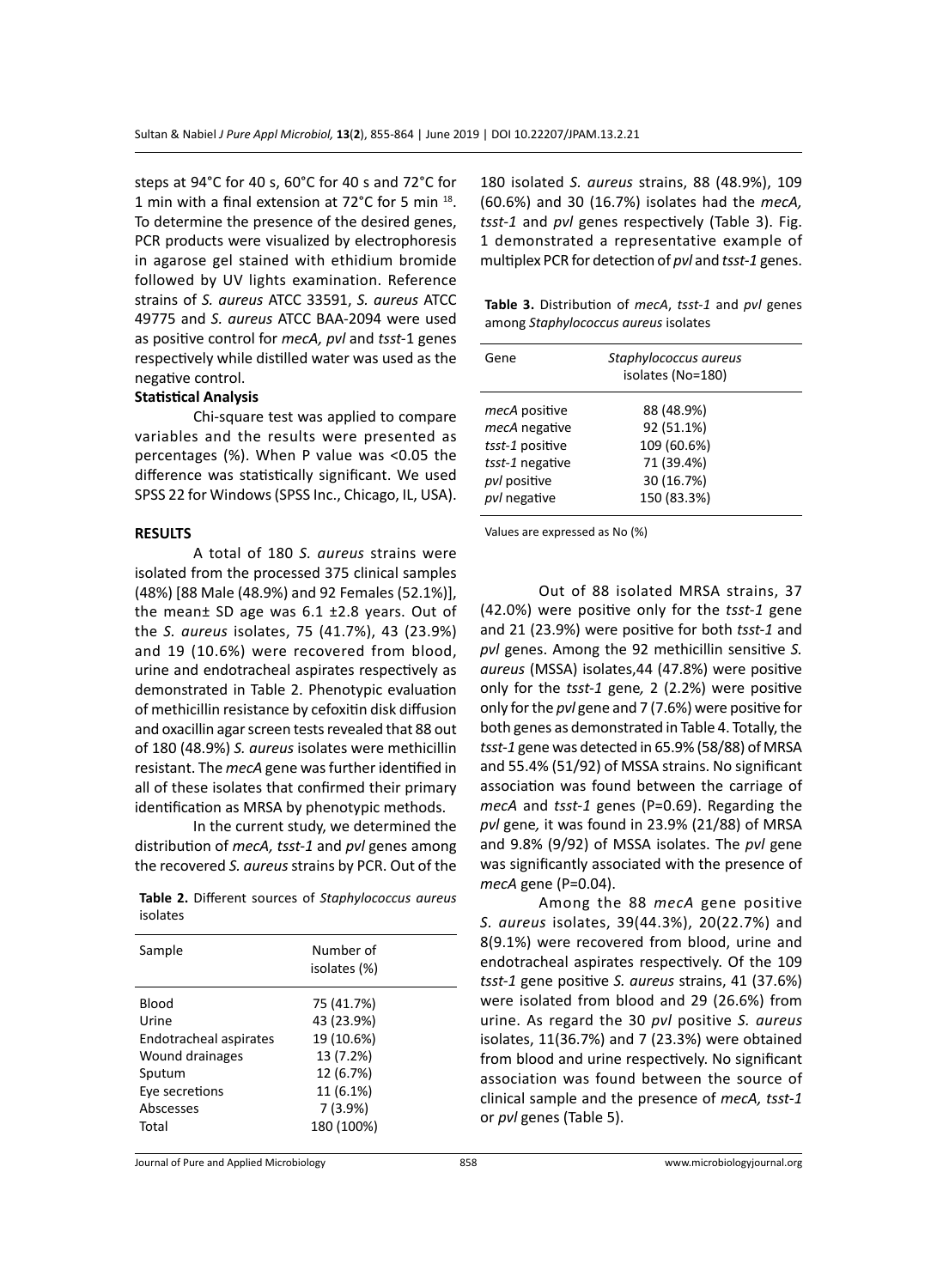

**Fig. 1.** Multiplex PCR for *pvl* (502 bp) and *tsst-1* (398 bp) genes. M: Marker (100 bp); 1: Negative control, 2-3: Test isolates, 4: Positive control for *pvl* gene, 5: Positive control for *tsst-1* gene

In the present study, we determined the antibiotic resistance patterns of the recovered *S. aureus* isolates. Of the 180 *S. aureus* isolates, 108 (60.0%) were resistant to penicillin, 105 (58.3%) to cefazolin, 93 (51.7%) to tetracycline, 79 (43.9%) to ciprofloxacin, 63 (35.0%) to erythromycin, 59 (32.8%) to gentamicin, 62 (34.4%) to clindamycin and 45 (25.0%) to trimethoprim-sulfamethoxazole. The highest resistance observed was to penicillin while all isolates were sensitive to vancomycin and linezolid. Antibiotic resistance patterns in relation to the existence or absence of

*mecA*, *tsst-1* and *pvl* genes were given in Table 6.

Resistance patterns within MRSA strains was found to penicillin (100%), cefazolin (100%) followed by tetracycline (65.9%), erythromycin (48.9%), clindamycin (48.9%), ciprofloxacin (47.7%), gentamicin (45.5%) and trimethoprimsulfamethoxazole (34.1%). Apart from ciprofloxacin, linezolid and vancomycin, resistance to evaluated antibiotics were significantly higher with the presence of *mecA* gene. Furthermore, the existence of *mecA* gene was significantly associated with multidrug resistant isolates (P=

**Table 4.** Distribution of *tsst-1* and *pvl* genes among methicillin resistant and methicillin sensitive *Staphylococcus aureus* isolates

| Gene                                   | <b>MRSA</b> isolates<br>( <i>mecA</i> positive) | MSSA isolates<br>( <i>mecA</i> negative) | Staphylococcus<br><i>aureus</i> isolates |  |
|----------------------------------------|-------------------------------------------------|------------------------------------------|------------------------------------------|--|
| Only tsst-1 positive                   | 37 (42.0%)                                      | 44 (47.8%)                               | 81 (45.0%)                               |  |
| Only pvl positive                      | 0                                               | 2(2.2%)                                  | $2(1.1\%)$                               |  |
| Both tsst-1 and<br><i>pvl</i> positive | 21 (23.9%)                                      | 7 (7.6%)                                 | 28 (15.6%)                               |  |
| Both tsst-1 and<br><i>pvl</i> negative | 30 (34.1%)                                      | 39 (42.4%)                               | 69 (38.3%)                               |  |
| Total                                  | 88 (100%)                                       | 92 (100%)                                | 180 (100%)                               |  |

Values are expressed as No (%); MRSA= Methicillin resistant *Staphylococcus aureus;* MSSA= Methicillin sensitive *Staphylococcus aureus*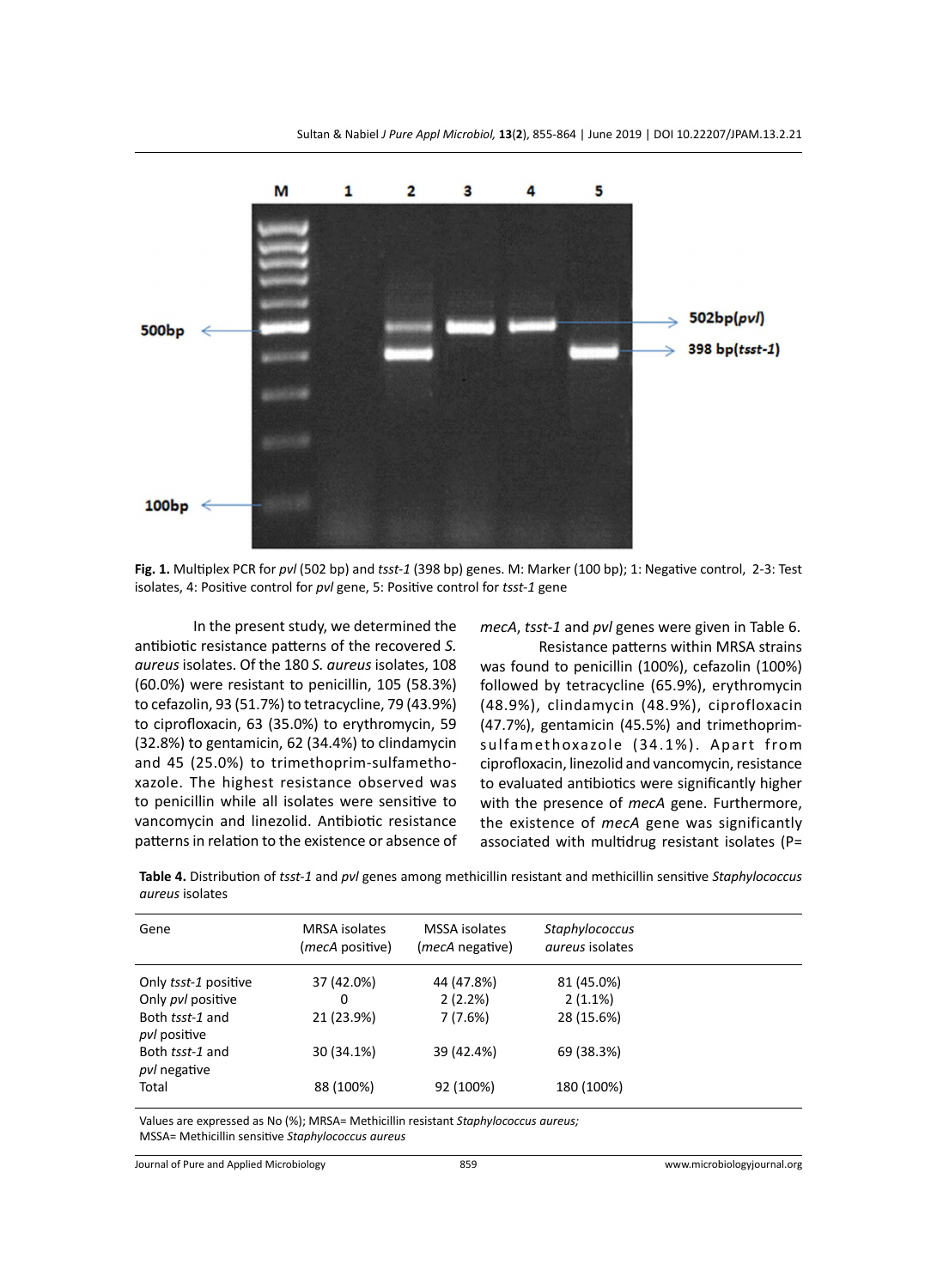| Sultan & Nabiel J Pure Appl Microbiol, 13(2), 855-864   June 2019   DOI 10.22207/JPAM.13.2.21 |  |  |  |
|-----------------------------------------------------------------------------------------------|--|--|--|
|-----------------------------------------------------------------------------------------------|--|--|--|

|                           | mecA gene    |              |            | tsst-1 gene  |              |            | pvl gene     |              |            |
|---------------------------|--------------|--------------|------------|--------------|--------------|------------|--------------|--------------|------------|
| Sample                    | Positive     | Negative     | P<br>value | Positive     | Negative     | P<br>value | Positive     | Negative     | P<br>value |
| Blood                     | 39<br>(44.3) | 36<br>(39.1) | 0.72       | 41<br>(37.6) | 34<br>(47.9) | 0.56       | 11<br>(36.7) | 64<br>(42.7) | 0.68       |
| Urine                     | 20<br>(22.7) | 23<br>(25.0) | 0.88       | 29<br>(26.6) | 14<br>(19.7) | 0.68       | 7<br>(23.3)  | 36<br>(24.0) | 0.89       |
| Endotracheal<br>aspirates | 8<br>(9.1)   | 11<br>(12.0) | 0.49       | 13<br>(11.9) | 6<br>(8.5)   | 0.72       | 4<br>(13.3)  | 15<br>(10.0) | 0.69       |
| Wound drainages           | 6<br>(6.8)   | 7<br>(7.6)   | 0.76       | 9<br>(8.3)   | 4<br>(5.6)   | 0.64       | 3<br>(10.0)  | 10<br>(6.7)  | 0.43       |
| Sputum                    | 5<br>(5.7)   | 7<br>(7.6)   | 0.66       | 7<br>(6.4)   | 5<br>(7.0)   | 0.65       | 2<br>(6.7)   | 10<br>(6.7)  | 1.0        |
| Eye secretions            | 6<br>(6.8)   | 5<br>(5.4)   | 0.59       | 6<br>(5.5)   | 5<br>(7.0)   | 0.57       | 2<br>(6.7)   | 9<br>(6.0)   | 0.89       |
| Abscesses                 | 4<br>(4.5)   | 3<br>(3.3)   | 0.77       | 4<br>(3.7)   | 3<br>(4.2)   | 0.69       | 1<br>(3.3)   | 6<br>(4.0)   | 0.71       |
| Total                     | 88           | 92           |            | 109          | 71           |            | 30           | 150          |            |

**Table 5.** Distribution of *mecA, tsst-1* and *pvl* genes among *Staphylococcus aureus* isolates recovered from different clinical samples

Values are expressed as No (%)

| Antibiotic          |          | mecA gene |                              |          | tsst-1 gene |            | pvl gene |          |            |
|---------------------|----------|-----------|------------------------------|----------|-------------|------------|----------|----------|------------|
| resistance          | Positive | Negative  | P<br>value                   | Positive | Negative    | P<br>value | Positive | Negative | P<br>value |
| Penicillin          | 88       | 20        | 0.012                        | 68       | 40          | 0.60       | 21       | 87       | 0.59       |
|                     | (100)    | (21.7)    | *                            | (62.4)   | (56.3)      |            | (70.0)   | (58.0)   |            |
| Cefazolin           | 88       | 17        | 0.001                        | 63       | 42          | 0.88       | 21       | 84       | 0.48       |
|                     | (100)    | (18.5)    | *                            | (57.8)   | (59.2)      |            | (70.0)   | (56.0)   |            |
| Gentamicin          | 40       | 19        | 0.048                        | 41       | 18          | 0.08       | 9        | 50       | 0.66       |
|                     | (45.5)   | (20.7)    | *                            | (37.6)   | (25.4)      |            | (30.0)   | (33.3)   |            |
| Erythromycin        | 43       | 20        | 0.039                        | 41       | 22          | 0.49       | 12       | 51       | 0.58       |
|                     | (48.9)   | (21.7)    | *                            | (37.6)   | (31.0)      |            | (40.0)   | (34.0)   |            |
| <b>Tetracycline</b> | 58       | 35        | 0.04                         | 55       | 38          | 0.51       | 14       | 79       | 0.7        |
|                     | (65.9)   | (38.0)    | *                            | (50.5)   | (53.5)      |            | (46.7)   | (52.7)   |            |
| Ciprofloxacin       | 42       | 37        | 0.62                         | 52       | 27          | 0.22       | 16       | 63       | 0.42       |
|                     | (47.7)   | (40.2)    |                              | (47.7)   | (38.0)      |            | (53.3)   | (42.0)   |            |
| Clindamycin         | 43       | 19        | 0.046                        | 40       | 22          | 0.47       | 11       | 51       | 0.79       |
|                     | (48.9)   | (20.7)    | *                            | (36.7)   | (31.0)      |            | (36.7)   | (34.0)   |            |
| Trimethoprim-       | 30       | 15        | 0.044                        | 30       | 15          | 0.37       | 8        | 37       | 0.65       |
| sulfamethoxazole    | (34.1)   | (16.3)    | *                            | (27.5)   | (21.1)      |            | (26.7)   | (24.7)   |            |
| Linezolid           | 0        | 0         | $\qquad \qquad \blacksquare$ | 0        | 0           |            | 0        | 0        |            |
| Vancomycin          | 0        | 0         |                              | 0        | $\Omega$    |            | 0        | 0        |            |
| <b>Total</b>        | 88       | 92        |                              | 109      | 71          |            | 30       | 150      |            |
|                     |          |           |                              |          |             |            |          |          |            |

**Table 6.** Relation of *mecA*, *tsst-1* and *pvl* genes to antibiotic resistance patterns of *Staphylococcus aureus* isolates

Values are expressed as No (%); \*Statistically significant

Journal of Pure and Applied Microbiology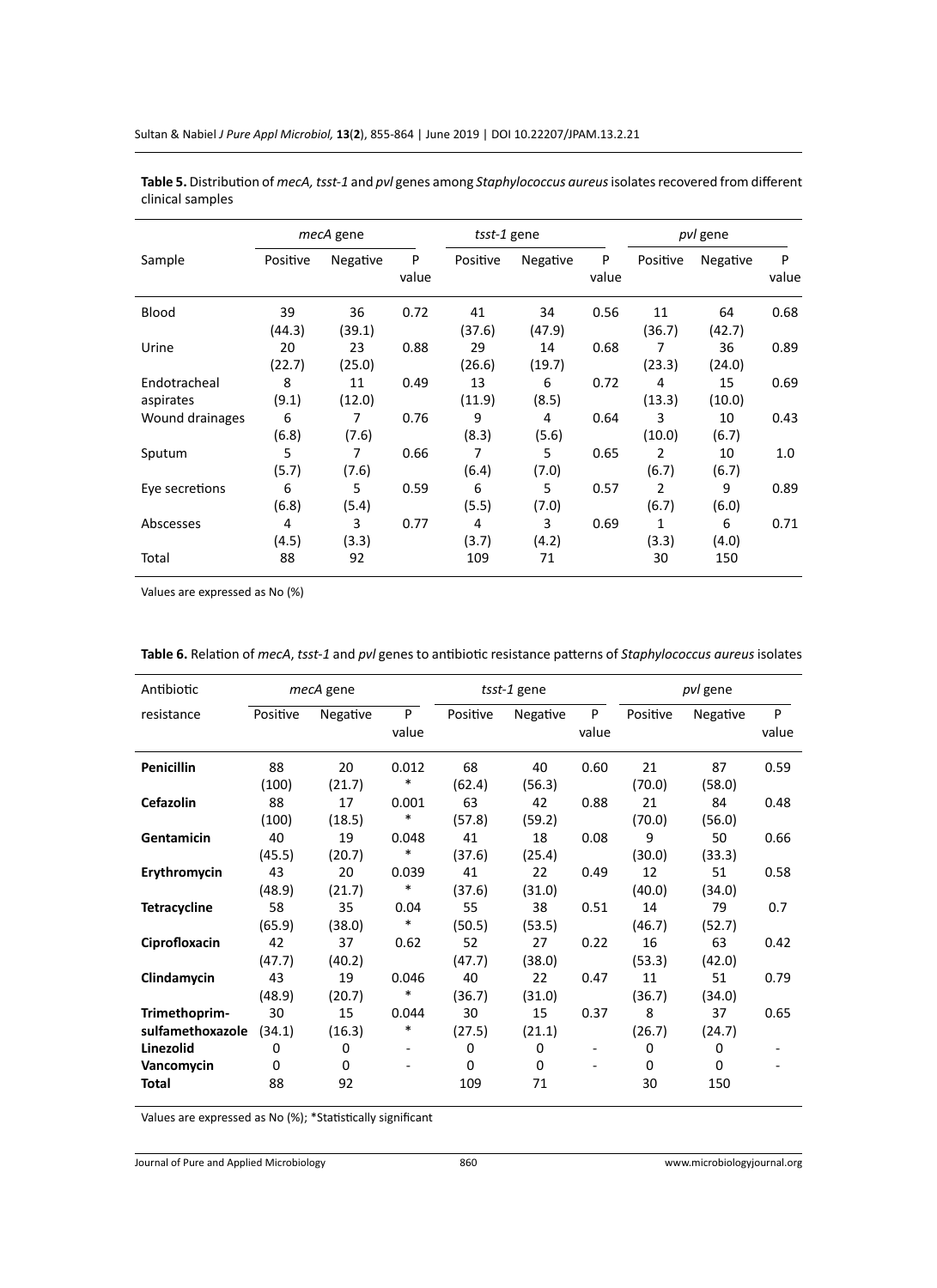0.041). No significant association was detected between antibiotic resistance and the presence of *tsst-1* or *pvl* genes (Table 6).

# **DISCUSSION**

*Staphylococcus aureus* is increasingly recognized globally as a common and serious cause of various community and healthcare associated infections with a significant increase in not only the morbidity but also in mortality. They are known producers of different types of toxins and other virulence factors that shape up their clinical significance. Molecular studies have shown that some MRSA strains that carry *tsst-1*  and pvl genes<sup>7</sup> have the ability to produce toxins encoded by these genes responsible for severe infections such as TSS and necrotic pneumonia with a mortality rate up to 75%<sup>19</sup>. However, treating such infections is considered a challenge to physicians in view of their antimicrobial resistant properties. Therefore, having knowledge about virulence factors of *S. aureus* and local prevalence of MRSA is beneficial for control and treatment of *S. aureus* infections.

In our study, out of the 180 *S. aureus* strains investigated, a predominance of 88 (48.9%) were found to be MRSA, similar to the results reported by Barakat and his colleagues who conducted a study in Egypt with a 45.3% of *S. aureus* isolates were MRSA20. Nevertheless, the reported prevalence of MRSA has varied widely dependent on location and the socioeconomic status of the region. The MRSA prevalence was found to be as low as 34% in European countries<sup>21,22</sup>, 18% in Russia<sup>23</sup> and 41.6% in USA<sup>24</sup>. On the other hand, studies from developing countries have reported MRSA prevalence of as high as 72% in Lebanon<sup>25</sup>, 87.6% in Iran<sup>26</sup> and 80% in China<sup>27</sup> which is considerably higher than our findings. We have reported that the source of 44.3% of MRSA isolates was the blood, going through the same stream with other studies who reported that MRSA strains were responsible for majority of bloodstream infections among hospitalized patients $28,29$ .

In the current study, phenotypic detection of methicillin resistance correlated well with genotypic detection of *mecA* gene. However, Motamedi and his colleagues have reported that only 30% of the phenotypically identified as MRSA isolates had the *mecA* gene<sup>30</sup>, that was attributed to different mechanisms of methicillin resistance other than *mecA* gene. Nevertheless, our results have shown that methicillin resistance is primarily mediated by *mecA* gene among the studied population.

In our study, the multiplex PCR has detected *tsst-1* gene in 60.6% of the recovered *S. aureus* isolates, while Xie and his colleagues have reported that *tsst-1* gene prevalence of 48% which was lower than our findings $31$ . However, other studies have reported lower prevalence of *tsst-1* gene as less as 20%24, 32-35. This variation could be attributed to the geographical location and also to different methodology encountered in these studies as their detection of the *tsst-1*  gene was carried out at the protein level only $32,33$ . The expression of *tsst-1* gene does not grant the production of the toxin. Therefore, despite the presence of the gene, the toxin might not been expressed among the tested group which could explain the differences in the reported *tsst-1* gene prevalence.

We reported that the *tsst-1* gene existed in 65.9% of MRSA and 55.4% of MSSA strains. The presence of *tsst-1* gene was not significantly associated with either MRSA or MSSA groups. This was concordant with reports from Zarei Koosha and his colleagues who detected *tsst-1*  gene among 69.8% of MRSA isolates<sup>26</sup>. Other studies have also reported that up to 58% of MRSA strains were *tsst-1* gene positive<sup>33,36,37</sup>. Similar to our findings, the prevalence of *tsst-1* gene was reported up to 56% among the MSSA isolates in other studies $24-26, 38$ .

In our study, we found that 16.7% of isolated *S. aureus* strains were positive for the *pvl* gene, putting in consideration that in previous studies, the prevalence of *pvl* gene has shown a wide variation ranged from 2% up to 38.9% 39,40. Moreover, we have detected the *pvl* gene in 23.9% of MRSA and 9.8% of MSSA isolates. This was similar to the findings of Goudarzi and his colleagues, who reported the prevalence of *pvl*  gene of 21.4% within MRSA isolates $37$ , and Abiri and his colleagues who detected *pvl* gene among 21.5% of *mecA* positive MRSA strains<sup>7</sup>. We found that *pvl* gene was significantly prevalent in MRSA group (P=0.04). Nevertheless, these findings were contrary to what been reported by Motamedi and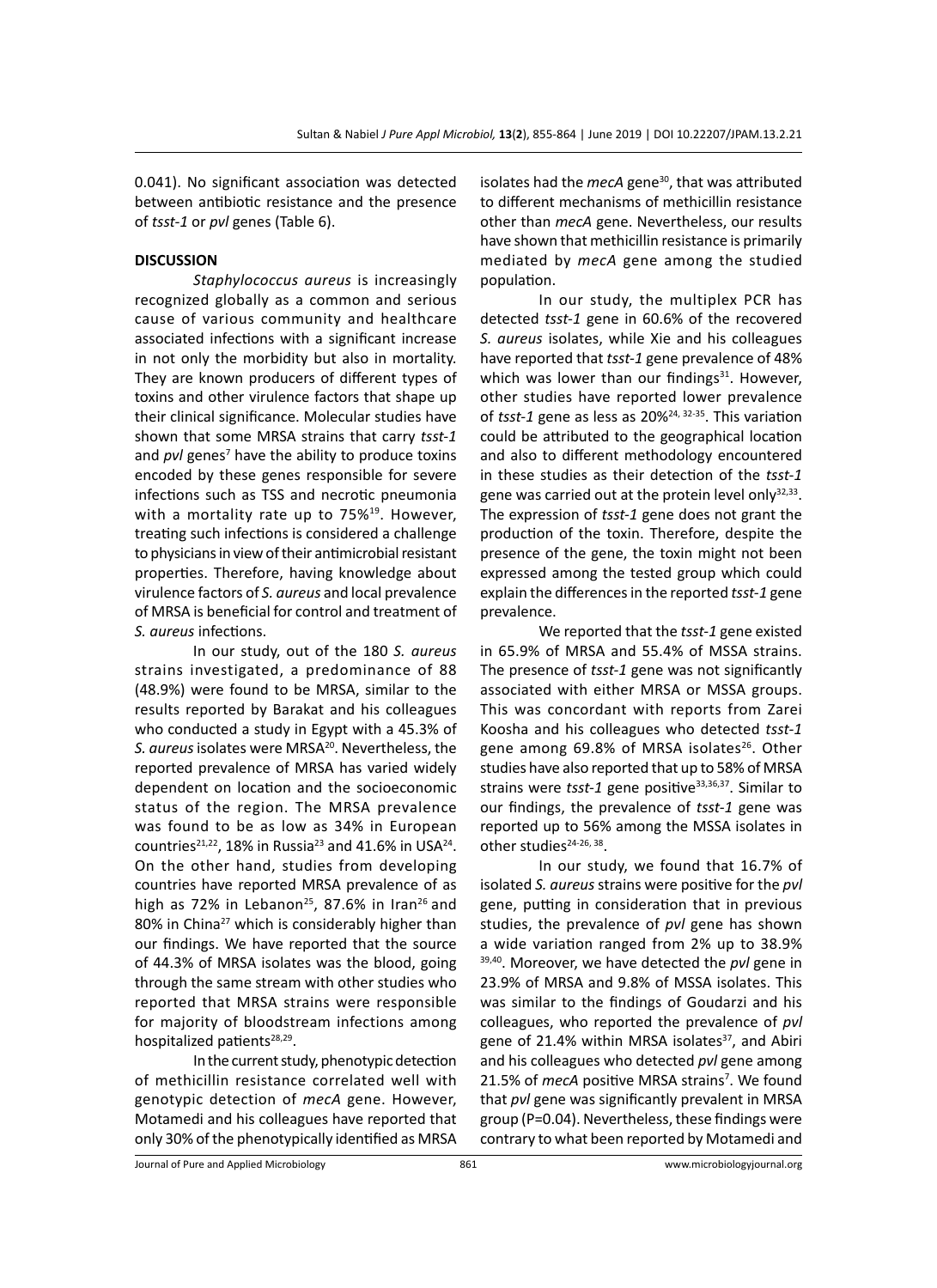his colleagues, that *mecA* and *pvl* genes did not show any association $30$ .

In our study, antimicrobial susceptibility patterns of *S. aureus* isolates have shown higher rate of resistance to many antimicrobials that are routinely prescribed on daily bases in clinical practice for case of staphylococcal infections with the highest resistance observed toward penicillin as previously reported in other studies<sup>23,24</sup>. Such findings highlight the urge for the availability of an accurate and geographically targeted data about local antibiotic susceptibility patterns for appropriate antibiotic selection. This measure will hinder the rapid spreading of antimicrobial resistant *S. aureus* strains and it will give a solution for major challenge faced by healthcare providers in their clinical practice while treating infections caused by such isolates.

We found that 35.0% of *S. aureus* isolates were resistant to erythromycin which was similar to previous reports from Iran  $(51.3%)^{26}$  and China  $(97.8\%)^{33}$ , others have found the resistance to erythromycin was as low as 0%<sup>23</sup>. On the other hand, the prevalence of tetracyclin resistant strains was 51.7% close to the 48% reported by Tokajian and his colleagues in Lebanon<sup>25</sup>. Gentamicin resistance was found to be 32.8% that is nearly similar to the reports from China  $(28.1\%)^{24}$  and higher than the reports from Russia  $(19\%)^{23}$ . In accordance with other reports, none of our isolates demonstrated resistance to vancomycin or linezolid<sup>24,25</sup>. The reported MRSA resistance patterns in our work were in line with the findings of Goudarzi and his colleagues<sup>36</sup>.

It has been shown that *S. aureus* strains isolated from different locations had different virulence genetic profiles. Therefore, the variations between other studies and our findings in terms of prevalence of the studied genes and antimicrobial resistance patterns might be attributed to different geographical locations. Nevertheless, different study design, successful execution of infection control measures and implementation of properly designed antibiotic stewardship policy might offer another explanation as well. Moreover, the variations in antimicrobial resistance reported from different regions emphasize the importance of tailoring antibiotic policy based on local antibiotic sensitivity patterns and international guidelines. To the best of our knowledge, this is the first research conducted in our locality to find the association of both *tsst-1* and *pvl* genes with *mecA* gene in *S. aureus* isolates and to study their effect over the antibiotic susceptibility pattern of such isolates.

#### **CONCLUSION**

The *pvl* and *tsst-1* genes positive *S. aureus* strains could lead to severe infections with high morbidity and mortality. Therefore, frequent monitoring of these strains and their virulence factors are substantially important. We reported a high prevalence of *tsst-1* gene among *S. aureus* isolates. The *tsst-1* gene was not significantly associated with either MRSA or MSSA groups. On the other hand, the *pvl* gene was significantly associated with MRSA group. The isolated *S. aureus* strains demonstrated elevated antibiotic resistance to many of the routinely used antimicrobials and the *mecA* gene was significantly associated with multidrug resistant isolates. Hence, implementation of antibiotic stewardship policy based on local antibiotic resistance patterns would help the physicians in selecting the choice antibiotics for their patients.

#### **ACKNOWLEDGMENTS**

The authors like to extend their gratitude towards the professional help and constant support of the medical and nursing staff of Mansoura University Children Hospital, Iraq.

#### **CONFLICTS OF INTEREST**

The authors declare that there are no conflicts of interest.

#### **AUTHORS' CONTRIBUTION**

AS developed the concept and designed the study. AS and YN did sample processing. AS collected and analysed data and did the interpretation of results. YN carried out protocol development and contributed in designing and writing of the methodological part of the article. AS wrote the manuscript. AS and YN did critical revision of the article. AS reviewed and approved the manuscript.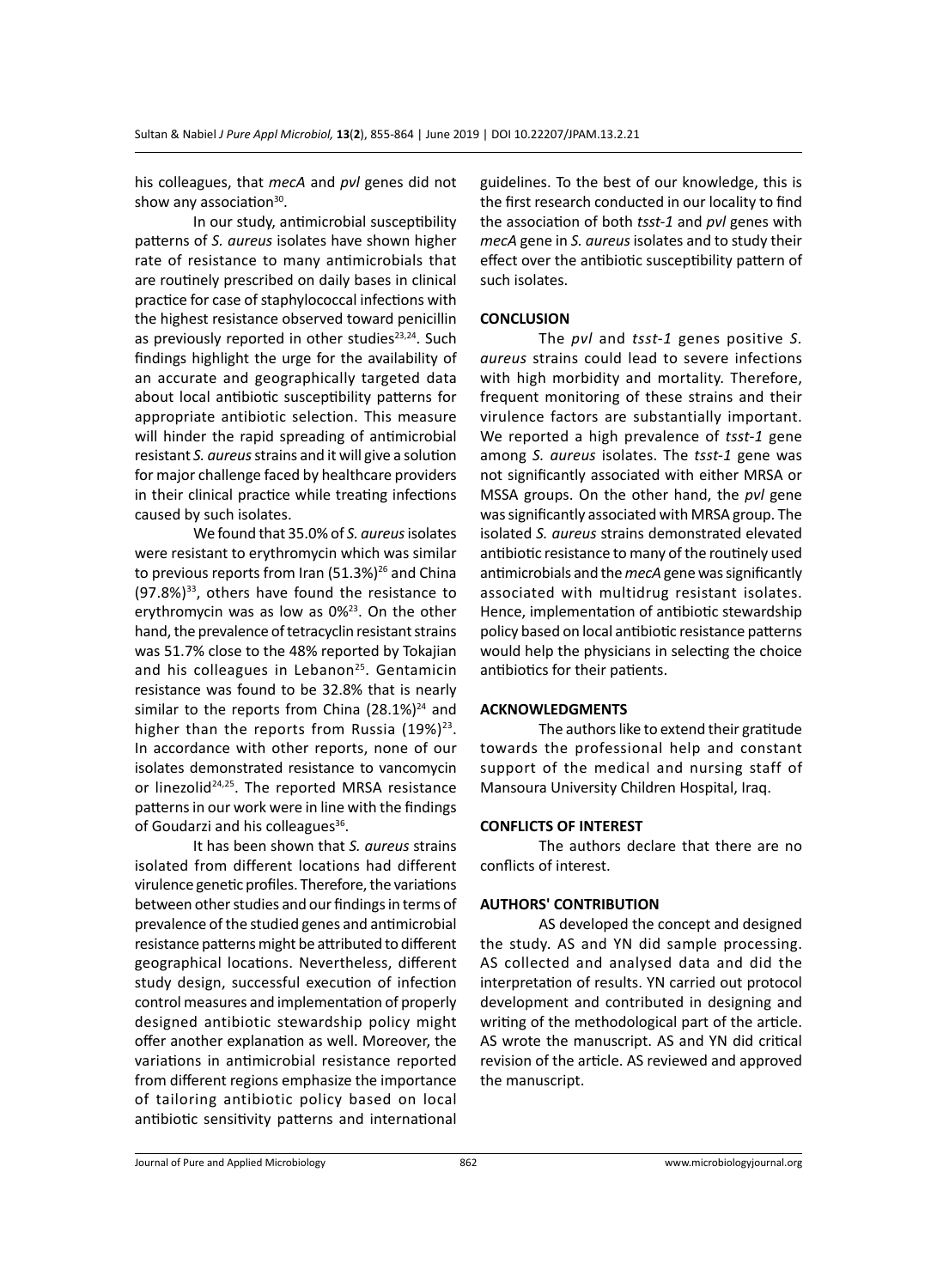# **FUNDING**

None.

### **Data availability**

All datasets generated or analyzed during this study are included in the manuscript.

# **Ethics Statement**

All procedures performed in this study were in accordance with the ethical standards of the institutional research committee and with the 1964 Helsinki declaration and its later amendments or comparable ethical standards. Informed consent was obtained from at least one of parents of participants included in the study. The study protocol has been approved by Faculty of Medicine - Mansoura University ethical committee.

#### **REFERENCES**

- 1. Al-KhulaifiManal M., Amin ArefNagwa M., Al Salamah A.A. Phage typing, PCR amplification for mecA gene, and antibiotic resistance patterns as epidemiologic markers in nosocomial outbreaks of methicillin resistant *Staphylococcus aureus*. *Saudi J Biol Sci.*, 2009; **16**(1): 37–49.
- 2. Hu Y., Liu A., Vaudrey J., Vaiciunaite B., Moigboi C., McTavish S.M., et al. Combinations of beta-lactam or aminoglycoside antibiotics with plectasin are synergistic against methicillin-sensitive and methicillinresistant *Staphylococcus aureus*. *PLoS One*, 2015; **10**(2): e0117664 .
- 3. Lowy F.D. Antimicrobial resistance: the example of *Staphylococcus aureus*. *J. Clin. Invest.*, 2003; **111**(9): 1265–73.
- 4. Pillai M.M., Latha R., Sarkar G. Detection of methicillin resistance in *Staphylococcus aureus* by polymerase chain reaction and conventional methods: a comparative study. *J. Lab Physicians*, 2012; **4**(2): 83–8.
- 5. Nowrouzian F.L., Karami N.,Welinder-Olsson C., Ahren C. Virulence gene typing of methicillinresistant *Staphylococcus aureus* as a complement in epidemiological typing. *J Microbiol Methods*, 2013; **93**(3): 173–6.
- 6. Ba X, Harrison E.M., Edwards G.F., Holden M.T., Larsen A.R., Petersen A., et al. Novel mutations in penicillinbinding protein genes in clinical *Staphylococcus aureus* isolates that are methicillin resistant on susceptibility testing, but lack the mec gene. *J. Antimicrob. Chemother.*, 2014; **69**(3): 594–7.
- 7. Abiri P., Sepahi A.A., Goudarzi H. and Goudarzi M. Distribution of Genes Encoding Toxin, Adhesion, and Antibacterial Resistance Among Various SCC*mec*Types of Methicillin-Resistant *Staphylococcus aureus* Isolated From Intensive Care Unit, Tehran, Iran. *Jundishapur J. Microbiol*. 2017; **10**(12): e14477-14486.
- 8. Los FC, Randis TM, Aroian RV, Ratner AJ. Role of

pore-forming toxins in bacterial infectious diseases. *Microbiol. Mol. Biol Rev.*, 2013; **77**(2): 173–207.

- 9. Van der Meeren B.T., Millard P.S., Scacchetti M., Hermans M.H., Hilbink M., Concelho T.B., et al. Emergence of methicillin resistance and Panton-Valentine leukocidin positivity in hospital- and community-acquired *Staphylococcus aureus* infections in Beira, Mozambique. *Trop Med Int Health.*, 2014; **19**(2): 169–76.
- 10. Fraser J, Arcus V, Kong P, Baker E, Proft T. Superantigens – powerful modifiers of the immune system. *Trends of Mol Med Today.* 2000; **6**(3):125– 32.
- 11. Llewelyn M, Cohen J. Superantigens: microbial agents that corrupt immunity. *The Lancet Infectious Diseases.*  2002; **2**(3): 156–62.
- 12. Deurenberg R.H., Nieuwenhuis R.F., Driessen C., London N., Stassen F.R., van Tiel F.H., et al. The prevalence of the *Staphylococcus aureus tst* gene among community- and hospital-acquired strains and isolates from Wegener's Granulomatosis patients. *FEMS Microbiol Lett.*, 2005; **245**(1): 185–9.
- 13. Durand G, Bes M, Meugnier H, Enright MC, Forey F, Liassine N, et al. Detection of new methicillin-resistant *Staphylococcus aureus* clones containing the toxic shock syndrome toxin 1 gene responsible for hospitaland community-acquired infections in France. *J. Clin. Microbiol.* 2006; **44**(3): 847–53.
- 14. Hassan R., Barwa R., EL-Sokkary M.M., Ashraf D. Virulence Characteristics of Methicillin Resistant *Staphylococcus aureus* Isolated From Different Clinical Sources*. N Egypt J Microbiol.*, 2017; **48**: 14-31.
- 15. Helal Z., Radwan S., El-Tayeb W. Involvement of PVL Producing MRSA in Pneumonia Patients, Cairo, Egypt. *Archives of Clinical Microbiology*, 2012; **3**(6).
- 16. Clinical and Laboratory Standards Institute. Performance Standards for Antimicrobial Susceptibility Testing.28th ed. CLSI supplement M100. Wayne, PA: Clinical and Laboratory Standards Institute; 2018.
- 17. Goudarzi M, Seyedjavadi SS, Azad M, Goudarzi H, Azimi H. Distribution of spa types, integrons and associated gene cassettes in *Staphylococcus aureus*  strains isolated from intensive care units of hospitals in Tehran, Iran. *Arch. Clin. Infect. Dis.*, 2016; **11**(4): 38813.
- 18. Azimian A., Havaei S.A., Fazeli H., Naderi M., Ghazvini K., Samiee S.M., et al. Genetic characterization of a vancomycin-resistant *Staphylococcus aureus* isolate from the respiratory tract of a patient in a university hospital in northeastern Iran. *J. Clin. Microbiol.* 2012; **50**(11): 3581–5.
- 19. Yanagihara K., Kihara R., Araki N., Morinaga Y., Seki M., Izumikawa K., et al. Efficacy of linezolid against Panton-Valentine leukocidin (PVL)-positive meticillinresistant *Staphylococcus aureus* (MRSA) in a mouse model of haematogenous pulmonary infection. *Int. J. Antimicrob. Agents,* 2009; **34**(5): 477–81.
- 20. Barakat G.I., Nabil Y.M. Correlation of mupirocin resistance with biofilm production in methicillinresistant *Staphylococcus aureus* from surgical site infections in a tertiary centre, Egypt. *J. Glob. Antimicrob. Resist*., 2016; **4**: 16-20.
- 21. Voss A., Milatovic D., Wallrauch-Schwarz C., Rosdahl